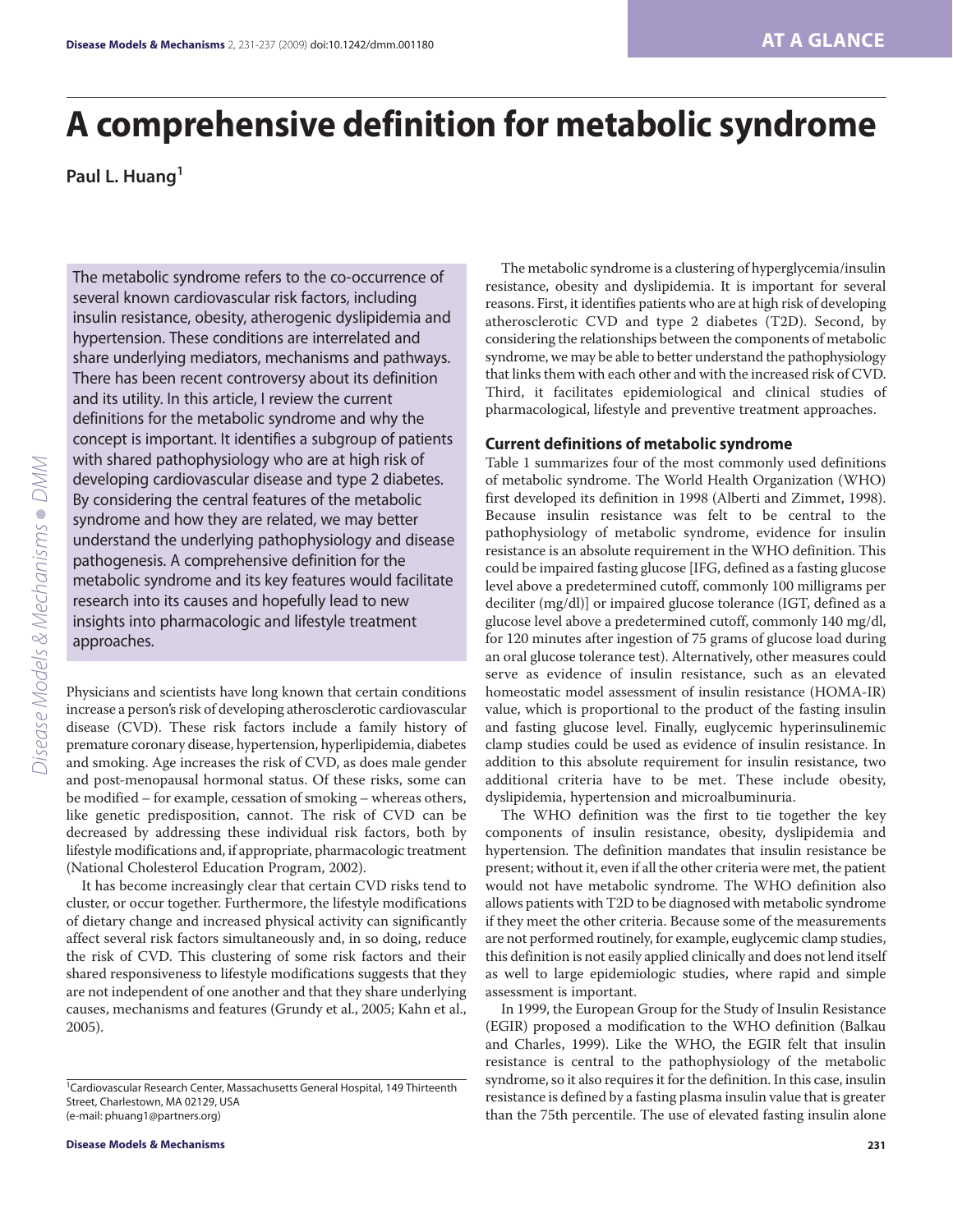

as a reflection of insulin resistance simplifies the definition, but it also means that patients with T2D cannot be diagnosed as having metabolic syndrome, since fasting insulin may not be a useful measure of insulin resistance in such patients. Also, similar to the WHO definition, the EGIR definition requires two additional criteria, which can be selected from obesity, hypertension and dyslipidemia. The obesity criteria were simplified to waist circumference, whereas the WHO definition used a choice of waistto-hip ratio or body-mass index. Microalbuminuria was eliminated as a diagnostic criterion.

In 2001, the National Cholesterol Education Program (NCEP) Adult Treatment Panel III (ATP III) devised a definition for the metabolic syndrome (National Cholesterol Education Program, 2002), which was updated by the American Heart Association and the National Heart Lung and Blood Institute in 2005 (Grundy et al., 2005). According to the NCEP ATP III definition, metabolic syndrome is present if three or more of the following five criteria are met: waist circumference over 40 inches (men) or 35 inches (women), blood pressure over 130/85 mmHg, fasting triglyceride (TG) level over 150 mg/dl, fasting high-density lipoprotein (HDL)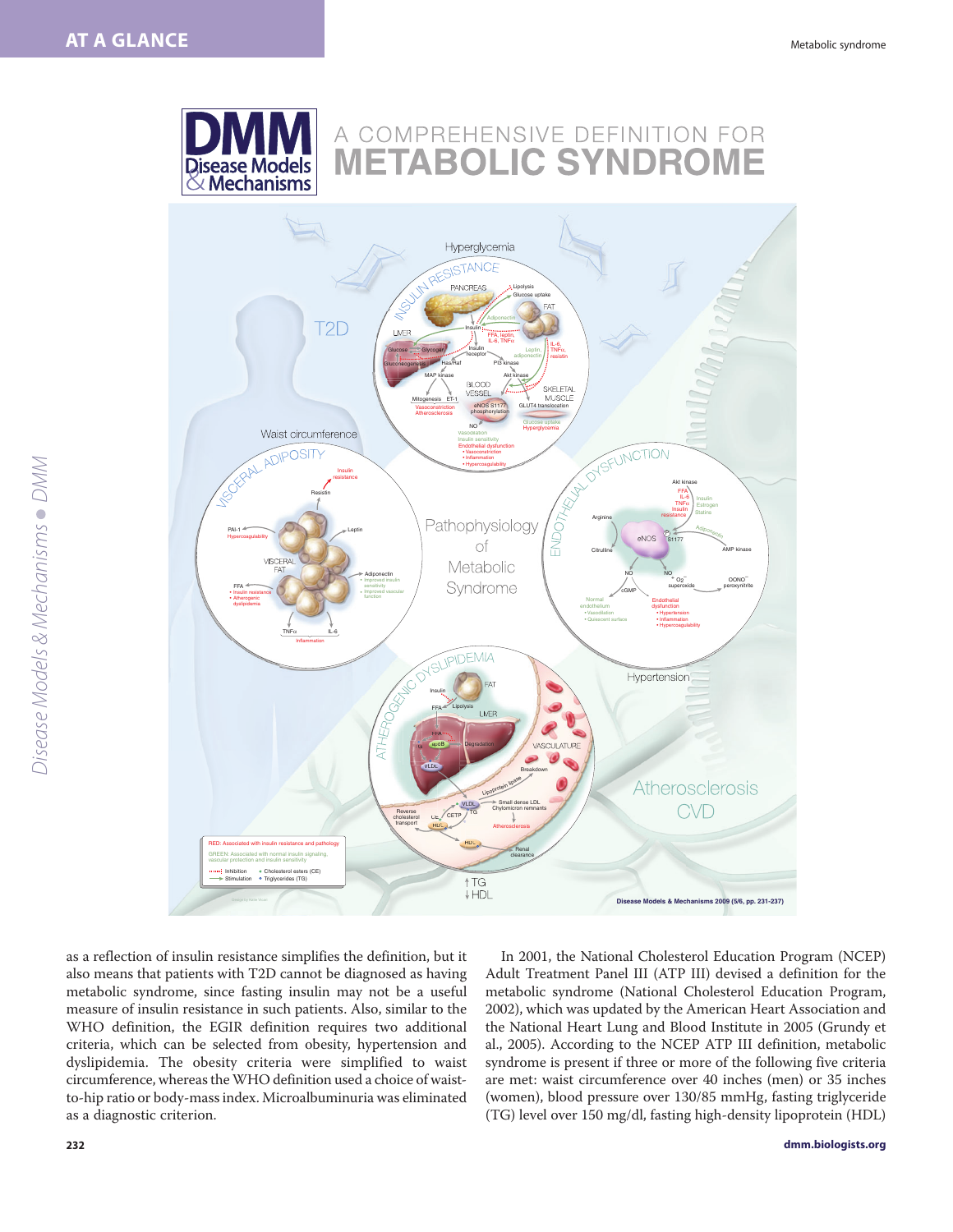#### **Table 1. Definitions of metabolic syndrome**

|                                             | <b>NCEP ATP III (2005 revision)</b>                         | <b>WHO (1998)</b>                                                            | <b>EGIR (1999)</b>                                                   | <b>IDF (2005)</b>                                                                             |
|---------------------------------------------|-------------------------------------------------------------|------------------------------------------------------------------------------|----------------------------------------------------------------------|-----------------------------------------------------------------------------------------------|
| Absolutely required                         | None                                                        | Insulin resistance* (IGT, IFG,<br>T2D or other evidence of IR)               | Hyperinsulinemia <sup>#</sup> (plasma<br>insulin $>75th$ percentile) | Central obesity (waist<br>circumference <sup>§</sup> ): $\geq$ 94 cm (M),<br>$\geq$ 80 cm (F) |
| Criteria                                    | Any three of the five criteria<br>below                     | Insulin resistance or diabetes,<br>plus two of the five criteria<br>below    | Hyperinsulinemia, plus two of<br>the four criteria below             | Obesity, plus two of the four<br>criteria below                                               |
| Obesity                                     | Waist circumference: >40 inches<br>$(M)$ , >35 inches $(F)$ | Waist/hip ratio: $>0.90$ (M),<br>$>0.85$ (F); or BMI $>30$ kg/m <sup>2</sup> | Waist circumference: ≥94 cm<br>$(M), \geq 80$ cm (F)                 | Central obesity already<br>required                                                           |
| Hyperglycemia                               | Fasting glucose $\geq$ 100 mg/dl or<br>Rx                   | Insulin resistance already<br>required                                       | Insulin resistance already<br>required                               | Fasting glucose ≥100 mg/dl                                                                    |
| Dyslipidemia                                | TG $\geq$ 150 mg/dl or Rx                                   | TG $\geq$ 150 mg/dl or HDL-C:<br>$<$ 35 mg/dl (M), $<$ 39 mg/dl (F)          | TG $\geq$ 177 mg/dl or HDL-C <39<br>mg/dl                            | TG $\geq$ 150 mg/dl or Rx                                                                     |
| Dyslipidemia (second,<br>separate criteria) | HDL cholesterol: <40 mg/dl (M),<br>$<$ 50 mg/dl (F); or Rx  |                                                                              |                                                                      | HDL cholesterol: <40 mg/dl (M),<br>$<$ 50 mg/dl (F); or Rx                                    |
| Hypertension                                | >130 mmHg systolic or >85<br>mmHg diastolic or Rx           | ≥140/90 mmHq                                                                 | $\geq$ 140/90 mmHq or Rx                                             | >130 mmHg systolic or >85<br>mmHg diastolic or Rx                                             |
| Other criteria                              |                                                             | Microalbuminuria <sup>†</sup>                                                |                                                                      |                                                                                               |

\*IGT, impaired glucose tolerance; IFG, impaired fasting glucose; T2D, type 2 diabetes; IR, insulin resistance; other evidence includes euglycemic clamp studies.

 $^\dagger$ Urinary albumin excretion of  $\geq$ 20  $\mu$ g/min or albumin-to-creatinine ratio of  $\geq$ 30 mg/g.

‡ Reliable only in patients without T2D.

§ Criteria for central obesity (waist circumference) are specific for each population; values given are for European men and women. Rx, pharmacologic treatment.

cholesterol level less than 40 mg/dl (men) or 50 mg/dl (women) and fasting blood sugar over 100 mg/dl.

The NCEP ATP III definition is one of the most widely used criteria of metabolic syndrome. It incorporates the key features of hyperglycemia/insulin resistance, visceral obesity, atherogenic dyslipidemia and hypertension. It uses measurements and laboratory results that are readily available to physicians, facilitating its clinical and epidemiological application. It is also simple and easy to remember. Importantly, it does not require that any specific criterion be met; only that at least three of five criteria are met. Thus, the definition does not build in any preconceived notion of the underlying cause of metabolic syndrome, whether it is insulin resistance or obesity.

In 2005, the International Diabetes Foundation (IDF) published new criteria for metabolic syndrome (Zimmet et al., 2005). Although it includes the same general criteria as the other definitions, it requires that obesity, but not necessarily insulin resistance, be present. The obesity requirement is met by population-specific cutpoints. This accounts for the fact that different populations, ethnicities and nationalities have different distributions of norms for body weight and waist circumference. It also recognizes that the relationship between these values and the risk for T2D or CVD differs in different populations. For example, South Asian populations have an increased risk for T2D and CVD at smaller waist circumferences that would not be considered to meet the criteria in a Western population. Although visceral obesity is now recognized as an important factor, the IDF definition has been criticized for its emphasis on obesity, rather than insulin resistance, in the pathophysiology (Reaven, 2006).

# **Utility of the concept of metabolic syndrome Patients at risk of CVD and T2D**

The concept of metabolic syndrome has several practical uses. One important use is in the everyday clinical assessment of patients, to identify patients at higher risk of T2D or CVD. However, the metabolic syndrome should not be considered only as a way to identify patients at increased risk, as other established risk assessment methods take other important factors into consideration (Meigs, 2004). For example, none of the definitions of metabolic syndrome take into account family history of diabetes, which is one of the most potent known T2D risk factors. Thus, determination of metabolic syndrome would be inferior to the use of a specific risk assessment method such as the diabetes predicting model, which takes family history into account. Similarly, the metabolic syndrome definitions do not consider age, gender (although some of the cutpoints are gender specific), smoking, low-density lipoprotein (LDL) or total cholesterol levels, all known to be important CVD risk factors. Thus, metabolic syndrome would be inferior to a risk assessment tool, such as the Framingham risk score, for the prediction of CVD risk. The major use of metabolic syndrome is not so much in identifying patients at *general* risk of CVD and T2D, but that it identifies a *specific subgroup* of patients with a *shared pathophysiology*. Thus, the term serves as shorthand for clinicians for the common underlying biological processes.

The NCEP ATP III definition is applied easily in the clinical setting. Physicians can easily score patients (and, indeed, motivated patients can score themselves) on the five criteria using easily measured end points and come up with a 'yes' or 'no' answer as to whether metabolic syndrome is present. This differs from some of the more complicated risk calculation methods, which may require complicated algorithms or computation to come up with an answer. Although it has not been proven, the hope is that realization of a diagnosis of metabolic syndrome will motivate people and their physicians to take appropriate steps to reduce their risk of CVD and T2D. This may involve lifestyle modifications such as improved food choices and increased physical activities, and appropriate pharmacological management for the component criteria.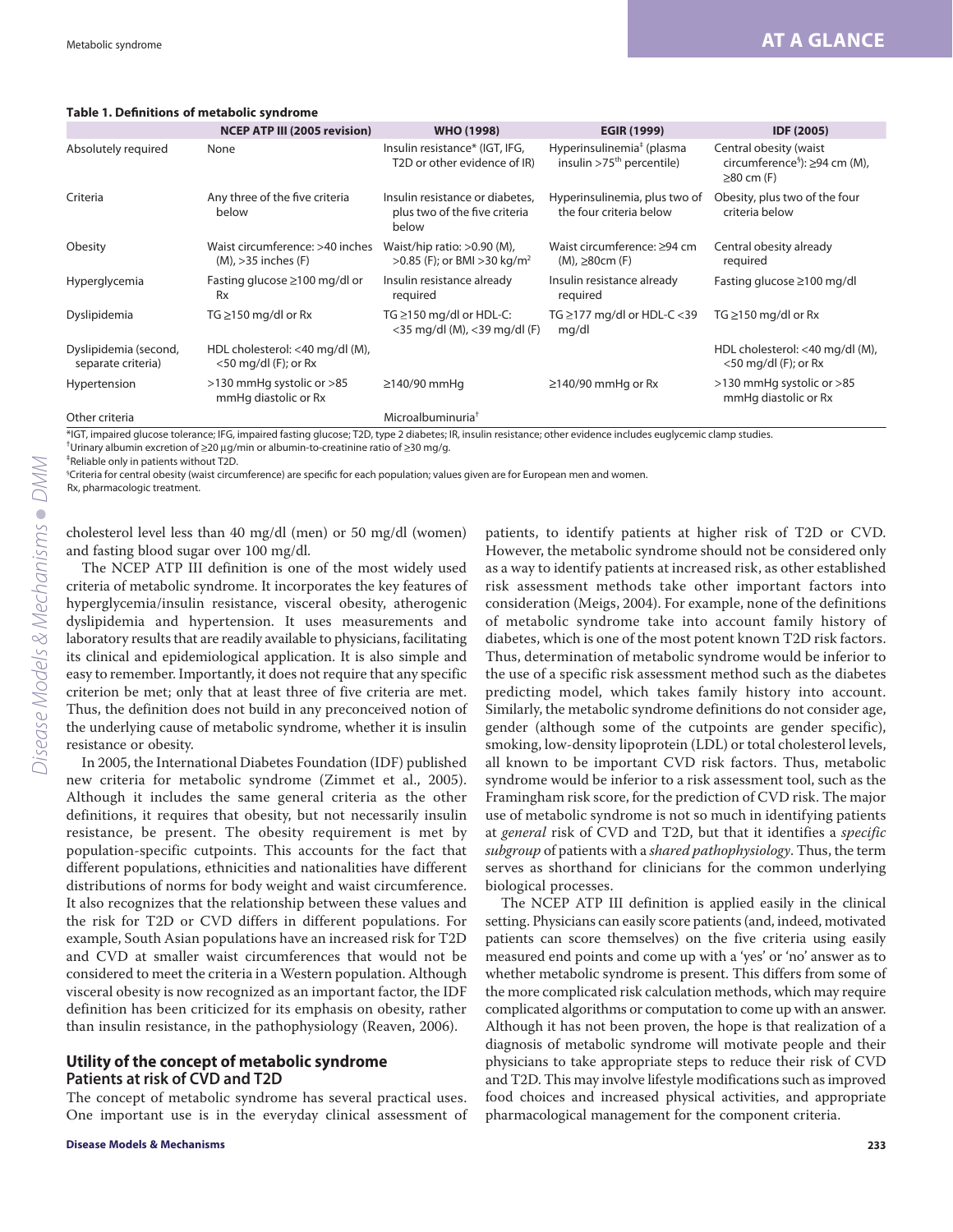### **Understanding common pathophysiological processes**

The metabolic syndrome ties together insulin resistance, visceral adiposity, dyslipidemia and hypertension, which are known to be interrelated. In so doing, the concept may help us to better understand the common pathophysiological processes; to develop useful animal models for the disorder; and to devise and test new therapies.

The metabolic syndrome has been assigned its own ICD-9 diagnostic code: 277.7. Despite this, there is ongoing controversy about whether metabolic syndrome is a homogeneous disorder or disease, and whether it merits recognition as a syndrome (Meigs, 2004; Grundy et al., 2005; Kahn et al., 2005; Reaven, 2006; Grundy, 2007). When considering the pathophysiology, it is important to recognize that people with isolated components, but who do not fit the definition of metabolic syndrome, are not at as high a risk for T2D or CVD. For example, people with isolated hypertension or isolated hyperlipidemia are at risk of CVD, but less so than people who meet multiple criteria. People with isolated obesity are at risk for T2D, but less so than people with metabolic syndrome. Although diabetes is considered by NCEP ATP III to be a CVD risk equivalent, additional risk factors that lead to the diagnosis of metabolic syndrome further increase the risk of CVD in these patients. The argument has been made that hypothetical patients with some, but not other, features may be miscategorized by one or another definition (Reaven, 2006). However, as discussed below, the structure of the definitions make this unlikely, and patients who truly reflect the common pathophysiological processes that underlie metabolic syndrome should, in fact, be captured by most of the definitions.

#### **Epidemiological studies**

There have been many epidemiological studies on metabolic syndrome, focusing on the prevalence of metabolic syndrome in various populations and the magnitude of risks for T2D, CVD and other related medical problems, including fatty liver, cholesterol gallstones, polycystic ovary syndrome, obstructive sleep apnea and gout. Such epidemiologic studies require a simple, readily applied definition. These studies may add to our understanding not only of the pathophysiology of the condition, but also its genetic basis, using genome-wide association approaches. They may also lead to the development of treatment approaches that target the composite physiological abnormalities, rather than the individual component criteria.

## **Central features**

The expression, 'make it as simple as possible, but not simpler' has been attributed to Albert Einstein. Following this principle, the current definitions of metabolic syndrome may be distilled into four central features: insulin resistance, visceral obesity, atherogenic dyslipidemia and endothelial dysfunction. Of these, the first two appear to be absolutely required for metabolic syndrome. In patients with metabolic syndrome, weight loss can lead to improvements in multiple features at the same time, so a certain degree of adiposity appears to be required to manifest the abnormal pathophysiology. Conversely, there are patients who are obese but who do not manifest any of the other components of metabolic syndrome, so both metabolic predisposition to insulin resistance and obesity appear to be necessary for expression of the metabolic

syndrome phenotype. Atherogenic dyslipidemia follows from insulin resistance and visceral obesity, and can be captured in the definition by including separate criteria for high serum TG levels and low HDL levels. Endothelial dysfunction also follows from insulin resistance and from adipokines and free fatty acids (FFAs) that are released from visceral adipose tissue. Endothelial dysfunction is captured by the requirement for hypertension in the definition. Both atherogenic dyslipidemia and endothelial dysfunction contribute mechanistically to the development of atherosclerosis and CVD.

Thus, the four central features – insulin resistance, visceral adiposity, atherogenic dyslipidemia and endothelial dysfunction – would make up the simplest comprehensive definition for the metabolic syndrome, which cannot be simplified further. Even if other associated findings such as systemic inflammation, hypercoagulability or microalbuminuria are important to the pathophysiology, they would not be necessary as part of the definition because these findings would not be required independently. We will discuss each of these central features in the following section. Their interrelationships are shown in the accompanying poster.

#### **Insulin resistance**

Insulin is produced by the pancreas in response to hyperglycemia and stimulates glucose use differently in various tissues. The tissues that remove glucose from the circulation and impact glucose use the most are skeletal muscle, liver and adipose tissue. In the skeletal muscle and adipose tissue, insulin stimulates glucose uptake by translocation of the GLUT4 glucose transporter to the cell surface. In the skeletal muscle and liver, insulin stimulates the synthesis of glycogen from glucose and inhibits glycogenolysis. In the liver, insulin also decreases hepatic gluconeogenesis, preventing an influx of more glucose into the bloodstream. In adipose tissue, insulin inhibits fat breakdown, or lipolysis, and stimulates glucose uptake. The net effect of all of these changes is to increase glucose uptake, reduce circulating glucose levels and increase the conversion of glucose into the storage molecules, glycogen or fat (Kim et al., 2006). In insulin resistance, adipose, muscle and liver cells do not respond appropriately to insulin, and circulating glucose levels remain high, which leads to pathology. This is exacerbated by the deregulation of feedback mechanisms.

Insulin-mediated glucose disposal rates vary in the population by over six-fold. Some of this variation is because of adiposity and fitness, and some is the result of genetic origin. Insulin resistance occurs when there is a decrease in the responsiveness of peripheral tissues (skeletal muscle, fat and liver) to the effects of insulin. Insulin resistance is a powerful predictor of T2D, and hyperinsulinemia is a surrogate marker for insulin resistance.

Physiological insulin signaling occurs following the binding of insulin to the insulin receptor, a ligand-activated tyrosine kinase. Binding of insulin results in tyrosine phosphorylation of downstream substrates and activation of two parallel pathways: the phosphoinositide 3-kinase (PI3K) pathway and the mitogenactivated protein (MAP) kinase pathway. Tyrosine phosphorylation of insulin receptor substrates (IRS) activates PI3K, leading to activation of the 3-phosphoinositide-dependent protein kinase 1 (PDK1) kinase and Akt kinase. The PI3K-Akt pathway is responsible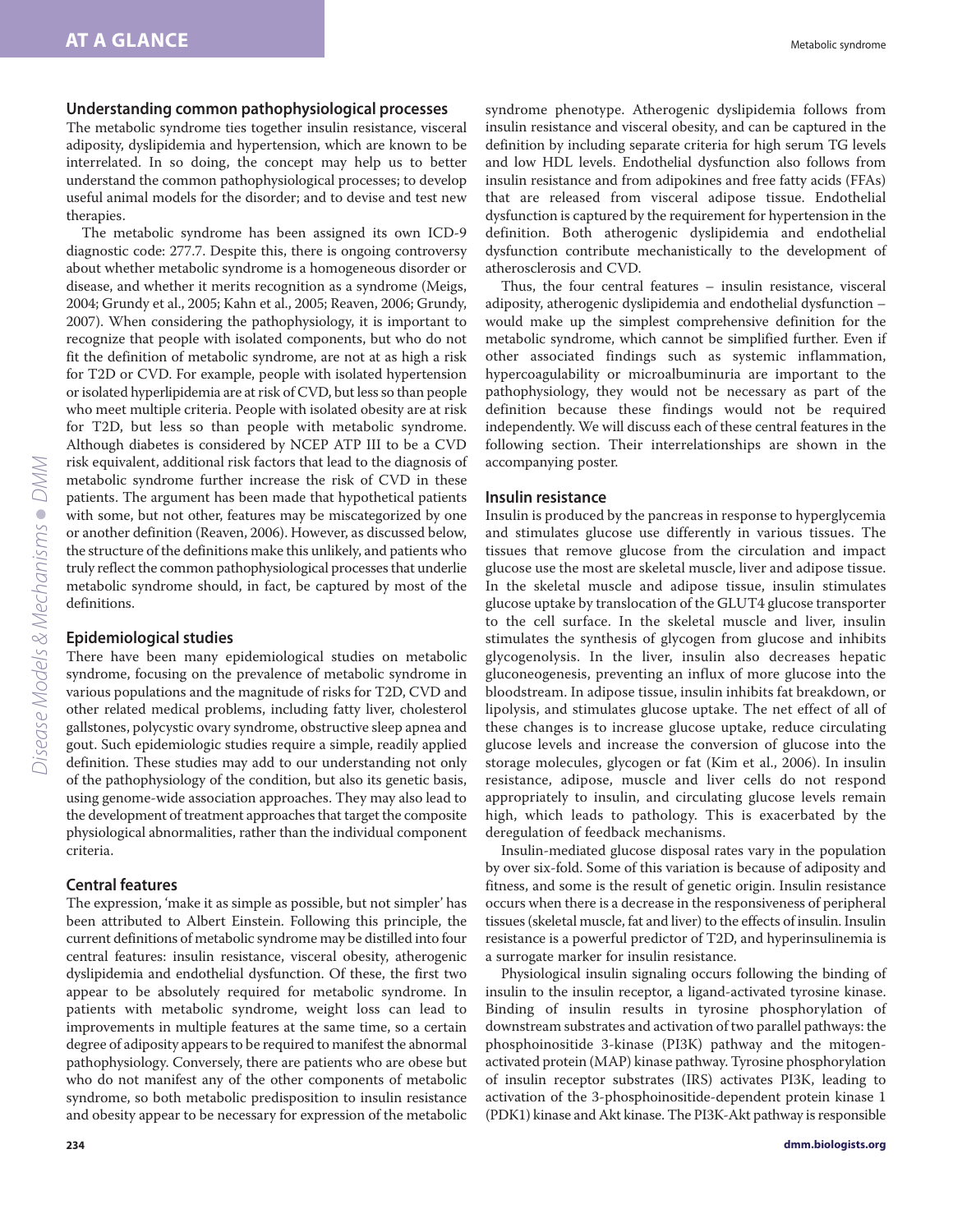for many of the downstream metabolic effects of insulin. In vascular endothelial cells, Akt kinase phosphorylates and activates endothelial nitric oxide synthase (eNOS). In skeletal muscle and adipose tissue, Akt kinase stimulates translocation of the insulinresponsive glucose transporter GLUT4 to the cell surface, leading to increased glucose uptake.

In parallel, tyrosine phosphorylation of the Shc protein activates the GTP exchange factor Sos. This results in activation of the MAP kinase pathway involving Ras, Raf, MAP kinase kinase (MEK) and extracellular regulated kinase (ERK). The MAP kinase pathway mediates endothelin-1 (ET-1) production, leading to vasoconstriction; expression of the vascular cell adhesion molecules VCAM-1 and E-selectin, leading to more leukocyte-endothelial interactions; and growth and mitogenesis effects on vascular smooth muscle cells.

In insulin resistance, the PI3K-Akt pathway is affected, whereas the MAP kinase pathway is not. This leads to a change in the balance between these two parallel pathways. Inhibition of the PI3K-Akt pathway leads to a reduction in endothelial nitric oxide (NO) production, resulting in endothelial dysfunction, and a reduction in GLUT4 translocation, leading to decreased skeletal muscle and fat glucose uptake. By contrast, the MAP kinase pathway is unaffected, so there is continued ET-1 production, expression of vascular cell adhesion molecules and mitogenic stimulus to vascular smooth muscle cells. In these ways, insulin resistance leads to vascular abnormalities that predispose to atherosclerosis.

Insulin increases local blood flow in tissues through the activation of eNOS, leading to two separable effects (Kim et al., 2006; Jonk et al., 2007). Capillary recruitment occurs within minutes, whereas dilation of the larger-resistance vessels increases overall perfusion between 30 minutes and 2 hours. Both of these effects contribute to vasodilation and increased delivery of glucose and insulin to tissues. The vascular effects of insulin couple glucose homeostasis with blood flow and contribute to glucose metabolism at physiological concentrations of insulin. Pharmacologic inhibition of NO production reduces glucose disposal by 40%.

Thus, insulin signaling coordinately affects peripheral glucose use, vascular tone and blood flow. Common mechanisms that contribute to insulin resistance can, therefore, also affect vascular function, including hyperglycemia, advanced glycation products, toxicity from FFAs, obesity, dyslipidemia and other proinflammatory conditions.

### **Visceral adiposity**

Visceral obesity causes a decrease in insulin-mediated glucose uptake, and is clearly related to insulin resistance. The mechanisms for this probably involve adipokines, which are made by adipose tissue, that modulate crosstalk between metabolism and vascular function (Kershaw and Flier, 2004). These include tumor necrosis factor  $\alpha$  (TNFα) and interleukin-6 (IL-6), which are proinflammatory and contribute to insulin resistance and vascular dysfunction. The renin angiotensin system is also activated in adipose tissue, leading to hypertension and insulin resistance. By contrast, adiponectin is a protective adipokine that couples insulin sensitivity with energy metabolism. Adiponectin levels are decreased in obesity, T2D and metabolic syndrome. In addition to these adipokines, FFAs, which are released from visceral fat, and bioactive lipid intermediates act together to impair the PI3K-Akt pathway and increase oxidative stress.

## **Atherogenic dyslipidemia**

The key features of atherogenic dyslipidemia are high plasma TG levels, low HDL cholesterol levels and an increase in small dense LDL. Insulin resistance and visceral obesity are associated with atherogenic dyslipidemia (Semenkovich, 2006).

Insulin resistance leads to atherogenic dyslipidemia in several ways. First, insulin normally suppresses lipolysis in adipocytes, so impaired insulin signaling increases lipolysis, resulting in increased FFA levels. In the liver, FFAs serve as a substrate for synthesis of TGs. FFAs also stabilize the production of apoB, the major lipoprotein of very-low-density lipoprotein (VLDL) particles, resulting in more VLDL production. Second, insulin normally degrades apoB through PI3K-dependent pathways, so insulin resistance directly increases VLDL production. Third, insulin regulates the activity of lipoprotein lipase, the rate-limiting and major mediator of VLDL clearance.

Thus, hypertriglyceridemia in insulin resistance is the result of both an increase in VLDL production and a decrease in VLDL clearance. VLDL is metabolized to remnant lipoproteins and small dense LDL, both of which can promote atheroma formation. The TGs in VLDL are transferred to HDL by the cholesterol ester transport protein (CETP) in exchange for cholesteryl esters, resulting in TG-enriched HDL and cholesteryl ester-enriched VLDL particles. The TG-enriched HDL is a better substrate for hepatic lipase, so it is cleared rapidly from the circulation, leaving fewer HDL particles to participate in reverse cholesterol transport from the vasculature.

### **Endothelial dysfunction**

Endothelial dysfunction is the final common pathway between many cardiovascular risk factors and the development of atherosclerosis (Gimbrone et al., 2000; Huang, 2005; Kim et al., 2006). Endothelial cells line the inner surface of blood vessels and serve important mechanical, as well as biological, functions. The endothelium senses and responds to physiological and pathological stimuli, and produces vasoactive substances, including NO, prostacyclin and endothelins. Endothelial expression of cell adhesion molecules governs interactions with circulating leukocytes and monocytes, affecting inflammation, and with circulating platelets, affecting hemostasis and thrombosis. The endothelium also modulates the response of the vascular smooth muscle layer, which may contribute to intimal formation during the development of atherosclerotic plaques. Normal endothelial function protects against these processes, and endothelial dysfunction is central to the pathogenesis of atherosclerotic lesion development.

Endothelial dysfunction, broadly defined, occurs when the endothelium fails to serve its normal physiological and protective mechanisms. This might be because the endothelium is damaged or missing, as in the case of denuded endothelium in coronary arteries that have been subjected to angioplasty. It may occur when the normal responses of the endothelium are affected, for example by oxidative stress, hyperglycemia, advanced glycation products, FFAs, inflammatory cytokines or adipokines. A common feature of endothelial dysfunction is the reduced bioavailability of NO in the vasculature.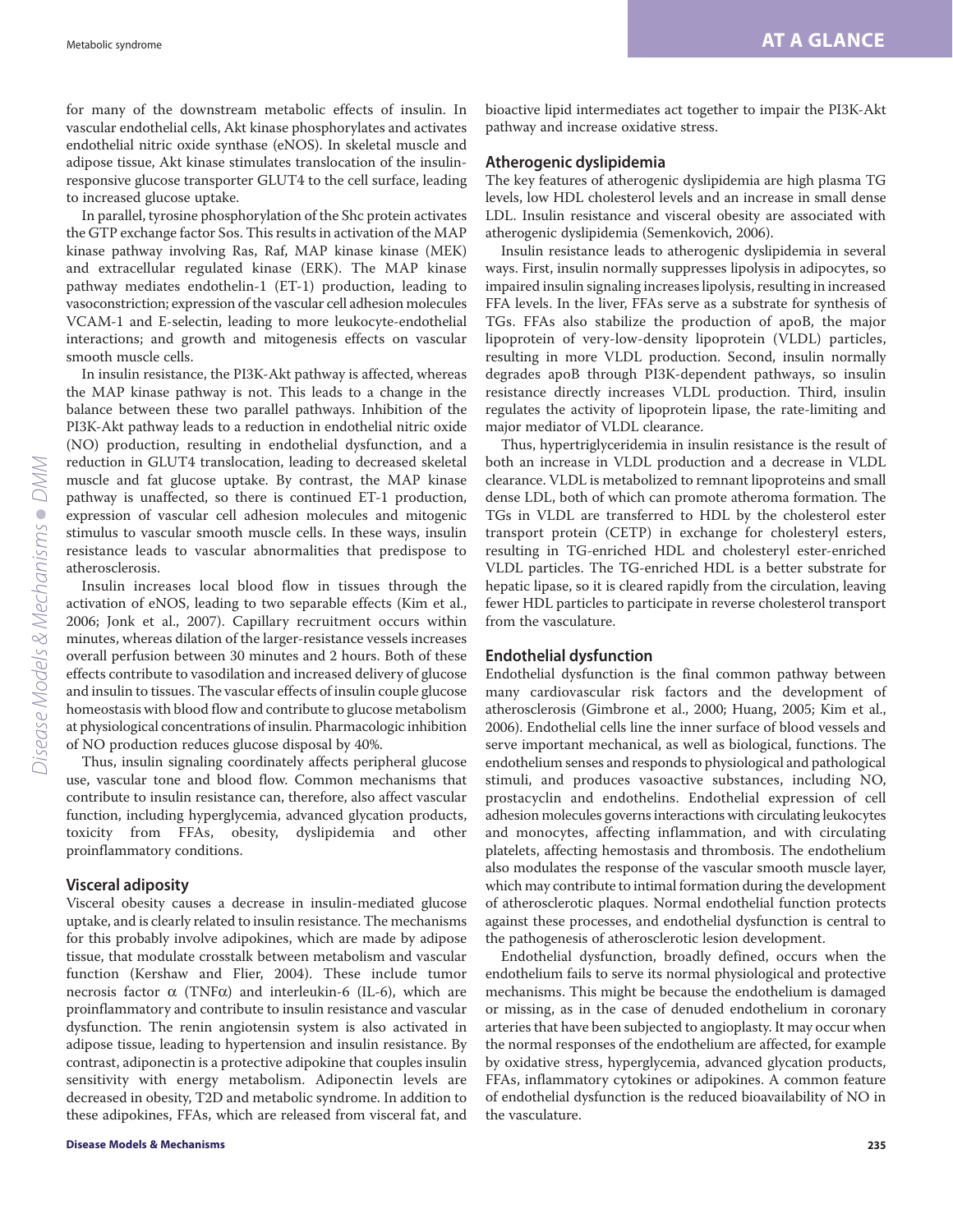There are several mechanisms for endothelial dysfunction (Huang, 2005). The most important ones are a reduction in eNOS phosphorylation at S1177 (Dimmeler et al., 1999; Fulton et al., 1999) and the rapid reaction of NO with superoxide to form peroxynitrite anion (Beckman and Koppenol, 1996). In addition, asymmetric dimethylarginine (ADMA) may compete with arginine to reduce endothelial NO production. eNOS requires enzymatic cofactors, including flavin adenine dinucleotide (FAD), flavin mononucleotide (FMN), NADPH and tetrahydrobiopterin  $(BH<sub>4</sub>)$ . In the absence of  $BH<sub>4</sub>$ , electron transport through eNOS can become 'uncoupled', resulting in the generation of superoxide by eNOS. Superoxide, whether formed by NADPH oxidase or by uncoupled eNOS, reacts with NO in an extremely rapid, diffusionlimited reaction to form peroxynitrite anion, which has its own toxic effects.

eNOS phosphorylation at S1177 appears to be a crucial regulator of its enzymatic activity. S1177 phosphorylation results in an increased electron flux through the reductase domain and reduced calmodulin dissociation. As a result, eNOS becomes more active and produces more NO, even at resting levels of intracellular calcium. eNOS phosphorylation is diminished in diabetes, hypercholesterolemia and atherosclerosis. Physiological insulin signaling increases eNOS phosphorylation through the PI3K-Akt pathway. Estrogens, statins, VEGF and leptin all increase eNOS phosphorylation by Akt kinase. Adiponectin, the protective adipokine, increases eNOS phosphorylation by AMP kinase. The fact that diverse signaling pathways affect multiple kinases that converge to modulate eNOS activity by phosphorylation suggests that this is a common integration point that underlies endothelial dysfunction from various causes. Thus, the phosphorylation of eNOS at S1177 appears to be a crucial step in the regulation of eNOS activity and an important target for intervention to treat endothelial dysfunction (Huang, 2005; Atochin et al., 2007).

Insulin resistance causes endothelial dysfunction by decreasing Akt kinase activity, resulting in diminished eNOS phosphorylation and activity. Because the phosphorylation of eNOS at S1177 is required for the hemodynamic actions of insulin, this results in diminished blood flow to skeletal muscle, creating a vicious cycle where endothelial dysfunction then worsens insulin resistance. In addition, insulin-mediated ET-1 expression and vascular smooth muscle mitogenic effects are not affected by insulin resistance, further contributing to endothelial dysfunction.

Visceral adiposity causes endothelial dysfunction through the effects of resistin, IL-6 and TNFα on eNOS phosphorylation. In addition to blocking IRS-1 activation, TNFα directly activates NADPH oxidase, increasing superoxide generation; TNFα also stimulates lipolysis, resulting in FFA release. By contrast, adiponectin, which stimulates eNOS phosphorylation, is diminished in metabolic syndrome. In visceral fat, leptin resistance also increases the generation of reactive oxygen species. FFAs contribute to endothelial dysfunction by a combination of diminished PI3K-Akt signaling, increased reactive oxygen species and increased ET-1 production.

### **Conclusions**

In summary, the central features of the metabolic syndrome are insulin resistance, visceral adiposity, atherogenic dyslipidemia and

endothelial dysfunction. These conditions are interrelated and share common mediators, pathways and pathophysiological mechanisms. A comprehensive definition of the metabolic syndrome, expressed as simply as possible, would contain only these features. The requirement of multiple criteria would ensure the exclusion of people with individual components (e.g. isolated hypertension or isolated hyperlipidemia), as opposed to the composite pathophysiology discussed above. Inclusion of both TG and HDL criteria increases the specificity for atherogenic dyslipidemia, and inclusion of the blood pressure criterion ensures that the physiologic derangements are severe enough to have resulted in endothelial dysfunction.

Of the various definitions for the metabolic syndrome, the NCEP ATP III definition is the easiest to apply clinically and epidemiologically, because it uses straightforward criteria that are measured readily. Despite the ongoing controversy about whether the concept of metabolic syndrome is useful, it clearly defines specific pathophysiological mechanisms that link the central features. Consideration of metabolic syndrome as a specific entity allows for research on the genetic basis for susceptibility to this syndrome, a better understanding of its underlying pathophysiology and the development of treatment approaches.

#### **COMPETING INTERESTS**

The authors declare no competing financial interests.

#### **SUPPLEMENTARY MATERIAL**

Supplementary material for this article is available at http://dmm.biologists.org/lookup/suppl/doi:10.1242/dmm.001180/-/DC1

#### **REFERENCES**

- **Alberti, K. G. and Zimmet, P. Z.** (1998). Definition, diagnosis and classification of diabetes mellitus and its complications. Part 1: diagnosis and classification of diabetes mellitus provisional report of a WHO consultation. *Diabet. Med.* **15**, 539-553.
- **Atochin, D. N., Wang, A., Liu, V. W., Critchlow, J. D., Dantas, A. P., Looft-Wilson, R., Murata, T., Salomone, S., Shin, H. K., Ayata, C. et al.** (2007). The phosphorylation state of eNOS modulates vascular reactivity and outcome of cerebral ischemia *in vivo*. *J. Clin. Invest.* **117**, 1961-1967.
- **Balkau, B. and Charles, M. A.** (1999). Comment on the provisional report from the WHO consultation: European Group for the Study of Insulin Resistance (EGIR). *Diabet. Med.* **16**, 442-443.
- **Beckman, J. S. and Koppenol, W. H.** (1996). Nitric oxide, superoxide, and peroxynitrite: the good, the bad, and ugly. *Am. J. Physiol.* **271**, C1424-C1437.
- **Dimmeler, S., Fleming, I., Fisslthaler, B., Hermann, C., Busse, R. and Zeiher, A. M.** (1999). Activation of nitric oxide synthase in endothelial cells by Akt-dependent phosphorylation. *Nature* **399**, 601-605.
- **Fulton, D., Gratton, J. P., McCabe, T. J., Fontana, J., Fujio, Y., Walsh, K., Franke, T. F., Papapetropoulos, A. and Sessa, W. C.** (1999). Regulation of endothelium-derived nitric oxide production by the protein kinase Akt. *Nature* **399**, 597-601.
- **Gimbrone, M. A., Jr, Topper, J. N., Nagel, T., Anderson, K. R. and Garcia-Cardena, G.** (2000). Endothelial dysfunction, hemodynamic forces, and atherogenesis. *Ann. NY Acad. Sci.* **902**, 230-239; discussion 239-240.
- **Grundy, S. M.** (2007). Metabolic syndrome: a multiplex cardiovascular risk factor. *J. Clin. Endocrinol. Metab.* **92**, 399-404.
- **Grundy, S. M., Cleeman, J. I., Daniels, S. R., Donato, K. A., Eckel, R. H., Franklin, B. A., Gordon, D. J., Krauss, R. M., Savage, P. J., Smith, S. C., Jr et al.** (2005). Diagnosis and management of the metabolic syndrome: an American Heart Association/National Heart, Lung and Blood Institute scientific statement. *Circulation* **112**, 2735-2752.
- **Huang, P. L.** (2005). Unraveling the links between diabetes, obesity, and cardiovascular disease. *Circ. Res.* **96**, 1129-1131.
- **Jonk, A. M., Houben, A. J., de Jongh, R. T., Serne, E. H., Schaper, N. C. and Stehouwer, C. D.** (2007). Microvascular dysfunction in obesity: a potential mechanism in the pathogenesis of obesity-associated insulin resistance and hypertension. *Physiology (Bethesda)* **22**, 252-260.
- **Kahn, R., Buse, J., Ferrannini, E. and Stern, M.** (2005). The metabolic syndrome: time for a critical appraisal. Joint statement from the American Diabetes Association and the European Association for the Study of Diabetes. *Diabetologia* **48**, 1684-1699.